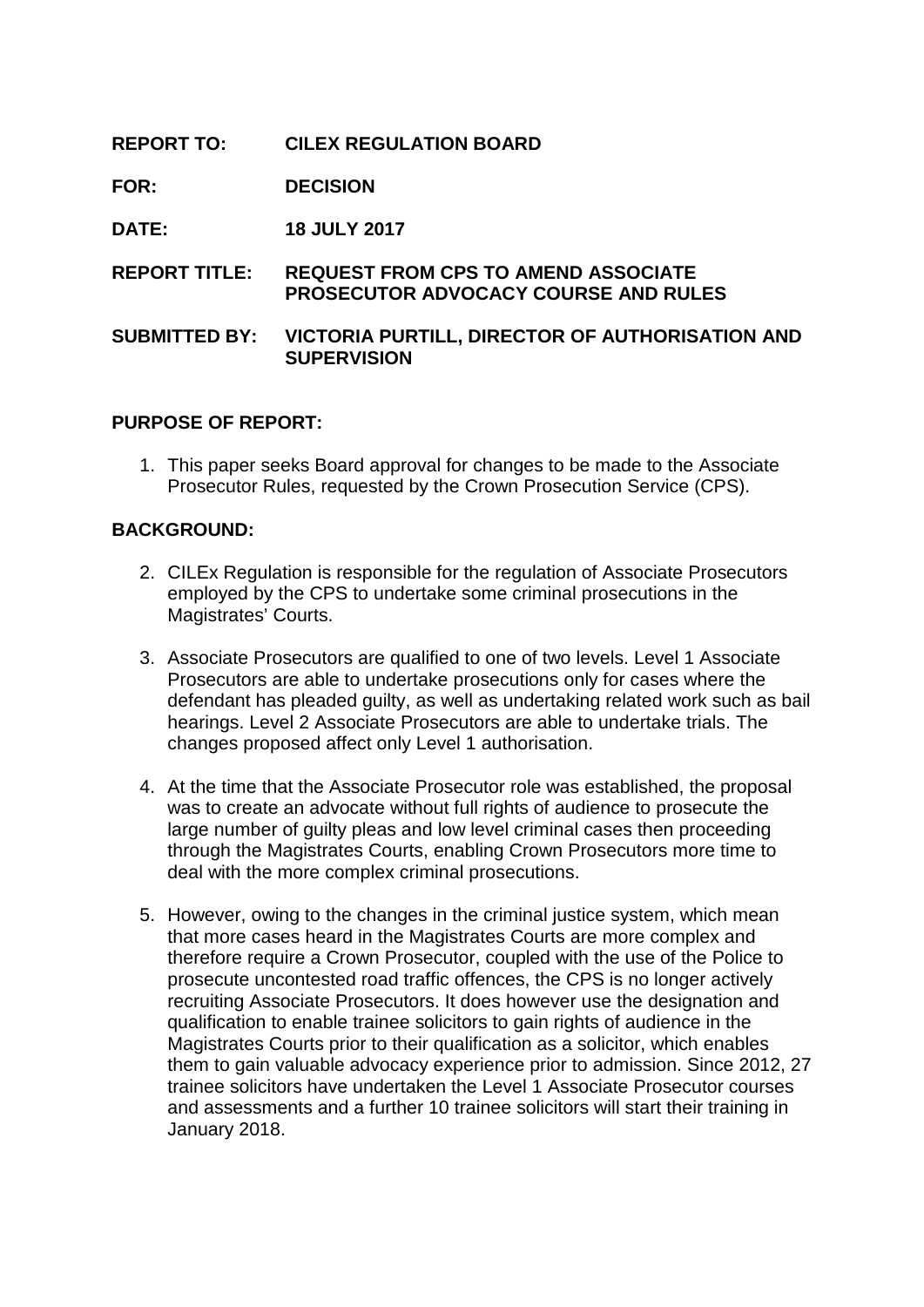6. These changes have led the CPS to review the content of the qualification and they have requested minor amendments to the rules to remove road traffic and exceptional hardship from the training and assessment.

# **ANALYSIS AND FINDINGS:**

- 7. A review of the rules has led to a recommendation that the following changes be made, in order to ensure that the Level 1 Associate Prosecutor training and assessment continues to reflect current working practice and is fit for purpose:
	- $\triangleright$  Removal from the Level 1 qualification of the reference to the course length, currently stipulated at 5 days
	- $\triangleright$  Removal from the Level 1 qualification of reference to Road Traffic prosecutions, exceptional hardship arguments and questioning for the advocacy course. Level 1 Associate Prosecutors will still cover questioning as it is still part of the Bail course in relation to breach of bail hearings.
- 8. CILEx Regulation has consulted with the external adviser to the Associate Prosecutor qualification, in order to assess the potential impact of the changes. He gave in principle support for the changes to the qualification, subject to 2 clarifications:
	- $\triangleright$  That the e-learning materials will retain the law in relation to road traffic offences on the basis that trainee solicitors would not otherwise be exposed to this law
	- $\triangleright$  What matters would be assessed in place of mitigating circumstances currently assessed using road traffic law, and
	- $\triangleright$  That he be able to review the assessment materials once prepared, if the rule changes are approved
- 9. The CPS has confirmed that the e-learning will continue to cover road traffic law and has clarified that the mitigating circumstances assessment will be replaces with case studies in relation to allocation and sentencing. It continues to be a requirement under the rules that the external adviser should periodically review the course and assessment materials.
- 10.The Admissions and Licensing Committee has oversight of the Associate Prosecutor qualification and training requirements. It reviewed and recommended to the Board the request to make these rule changes at its meeting on 31 May 2017.
- 11.A short, targeted consultation (see **Annex 1 – see** [CRL Board](https://cilexgroup.sharepoint.com/sites/CRLBoard/SitePages/Home.aspx) Sharepoint go to Calendar/18 July 2017/CRL Board meeting) is currently in progress with the CILEx Criminal Advocates and is available on the CILEx Regulation website. The Legal Services Consumer Panel has been notified by email that this consultation is open. This is due to close on 17 July 2017. An oral update will be provided to the Board in relation to any responses received.